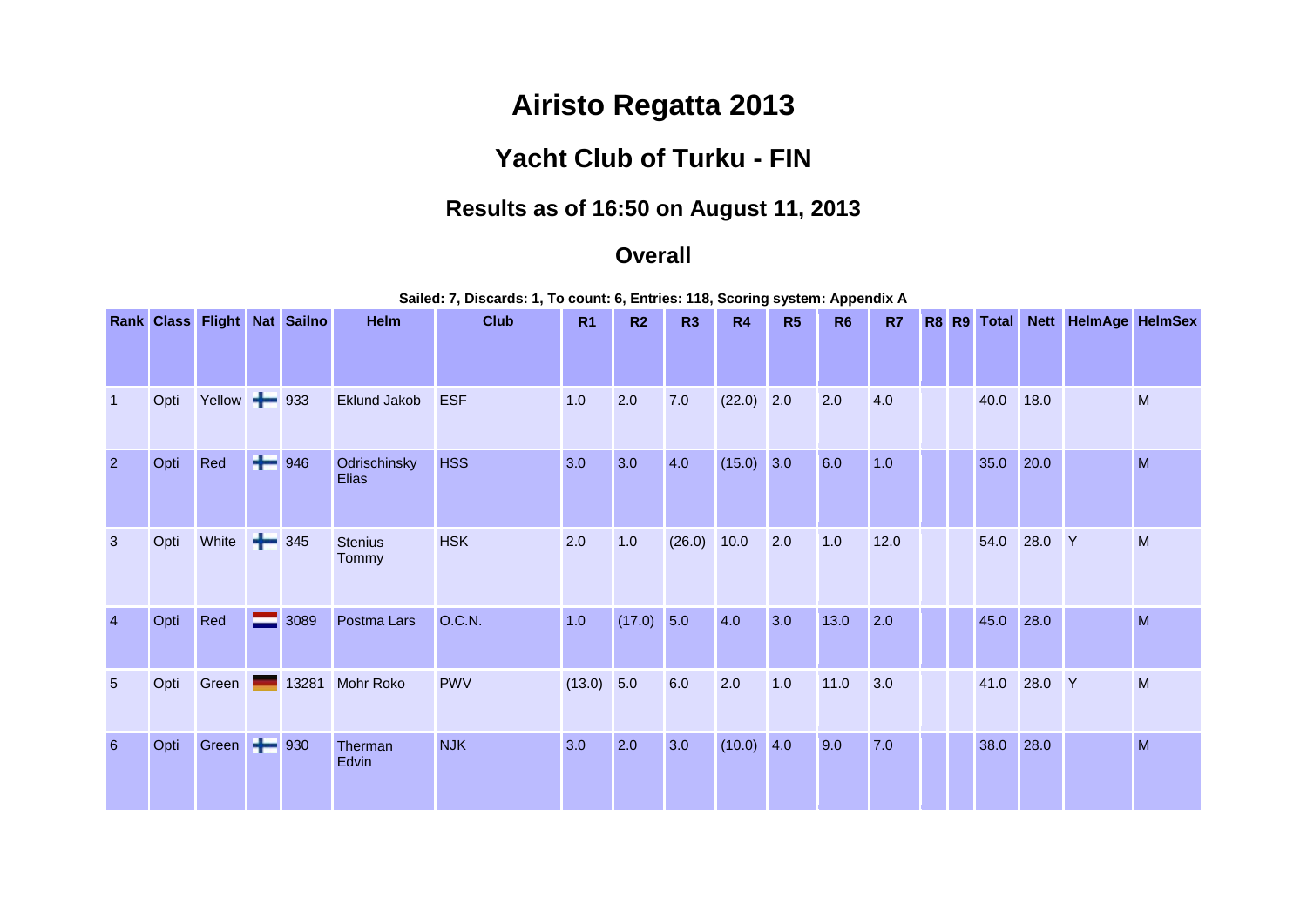| $\overline{7}$ | Opti | Yellow $\rightarrow$ 845 |         | Karlemo Lucas ESF         |                                            | 7.0          | 10.0   | $(15.0)$ 1.0   |      | 4.0           | 10.0           | 1.0  | 48.0       | 33.0      |   | M                                                                                                          |
|----------------|------|--------------------------|---------|---------------------------|--------------------------------------------|--------------|--------|----------------|------|---------------|----------------|------|------------|-----------|---|------------------------------------------------------------------------------------------------------------|
| 8              | Opti | White <b>+</b>           | 464     | <b>Tapper Aku</b>         | <b>HSK</b>                                 | 4.0          | 11.0   | 2.0            | 4.0  | 6.0           | (60.0)<br>BFD) | 6.0  | 93.0       | 33.0      | Y | M                                                                                                          |
| 9              | Opti | White                    | 1001    |                           | Novikova Zoya KHLEBNIKOVO<br>Moscow Russia | 13.0         | (18.0) | 4.0            | 1.0  | 8.0           | 9.0            | 3.0  | 56.0       | 38.0      |   | $\mathsf F$                                                                                                |
| 10             | Opti | Yellow -                 | 954     | Seppi Rasmus HSS          |                                            | 10.0         | 3.0    | (60.0)<br>DNC) | 3.0  | 12.0          | 6.0            | 11.0 | 105.0 45.0 |           |   | M                                                                                                          |
| 11             | Opti | Red                      | 3144    | <b>Kraan Piet</b><br>Hein | O.C.N.                                     | 5.0          | (21.0) | 7.0            | 5.0  | 16.0          | 7.0            | 5.0  | 66.0       | 45.0      |   | M                                                                                                          |
| 12             | Opti | White <b>+</b>           | 809     | Svinhufvud<br>Joakim      | <b>HSS</b>                                 | $(30.0)$ 5.0 |        | 1.0            | 28.0 | 1.0           | 10.0           | 2.0  | 77.0       | 47.0      |   | $\mathsf{M}% _{T}=\mathsf{M}_{T}\!\left( a,b\right) ,\ \mathsf{M}_{T}=\mathsf{M}_{T}\!\left( a,b\right) ,$ |
| 13             | Opti | Green $\leftarrow$ 668   |         | Kronlöf Sirre             | <b>HSS</b>                                 | 9.0          | 7.0    | (11.0) 6.0     |      | 9.0           | 8.0            | 9.0  | 59.0       | 48.0      |   | $\mathsf F$                                                                                                |
| 14             | Opti | Yellow <b>- 572</b>      |         | Schröder<br>Patrick       | <b>HSS</b>                                 | $(12.0)$ 6.0 |        | 10.0           | 7.0  | 8.0           | 11.0           | 9.0  | 63.0       | 51.0 Y    |   | M                                                                                                          |
| 15             | Opti | Green + 920              |         | Grönblom<br>Ronja         | <b>HSS</b>                                 | 4.0          | 7.0    | 8.0            | 7.0  | $(22.0)$ 14.0 |                | 13.0 | 75.0       | 53.0      |   | F                                                                                                          |
| 16             | Opti | Red                      | $+ 970$ | Ormio Mainio              | <b>HSS</b>                                 | $(16.0)$ 9.0 |        | 9.0            | 9.0  | 5.0           | 7.0            | 14.0 |            | 69.0 53.0 |   | M                                                                                                          |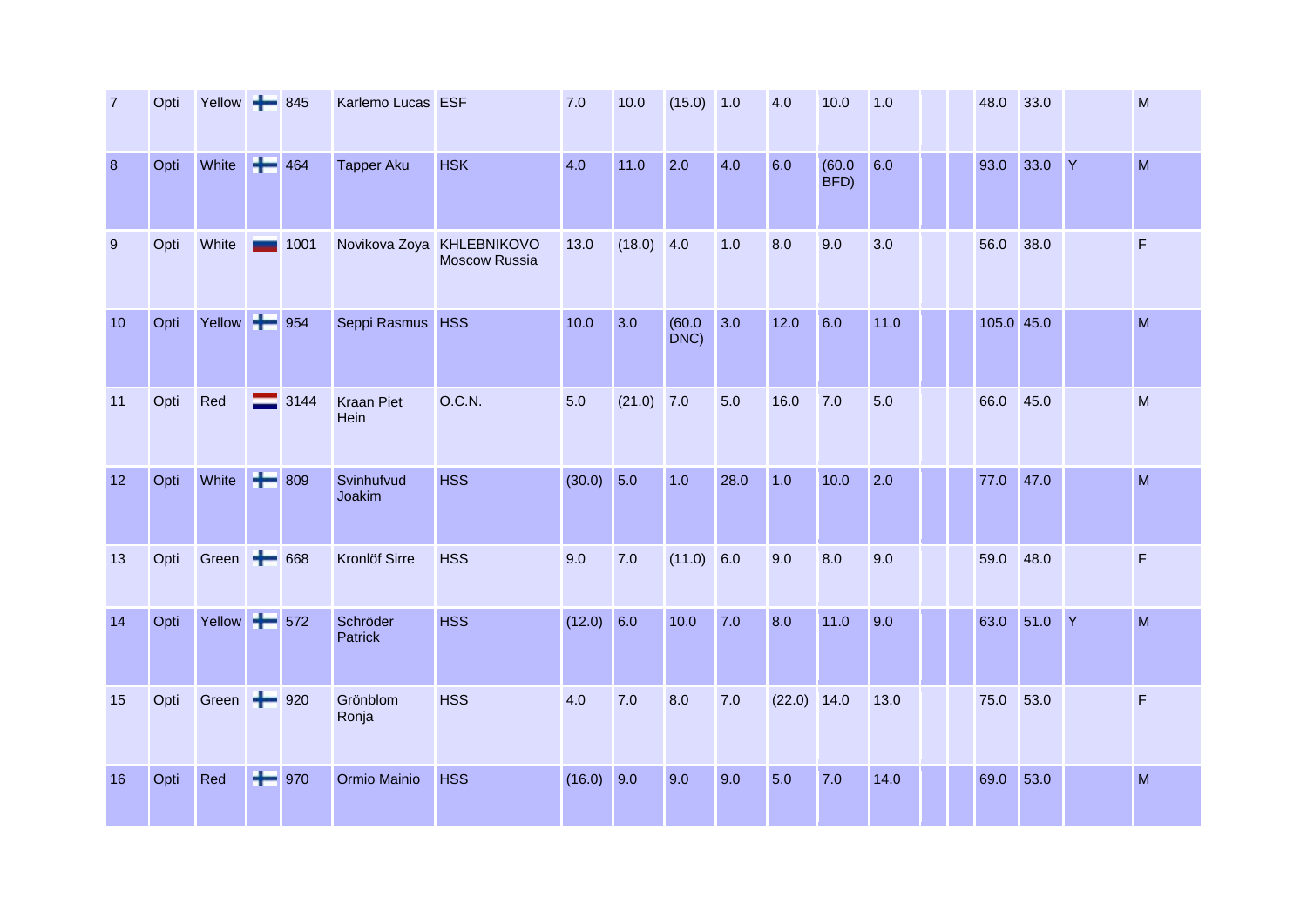| 17 | Opti | Green        | $\overline{\phantom{a}}$ | 179               | Paal Kaarel           | Kalev JK           | 6.0    | 1.0    | 13.0   | (60.0)<br>BFD) | 7.0  | 22.0   | 8.0    |      | 117.0 57.0 Y | M            |
|----|------|--------------|--------------------------|-------------------|-----------------------|--------------------|--------|--------|--------|----------------|------|--------|--------|------|--------------|--------------|
| 18 | Opti | Red          |                          | $+ 972$           | Grönblom<br>Alexander | <b>HSS</b>         | (36.0) | 14.0   | 3.0    | 13.0           | 16.0 | 5.0    | 6.0    | 93.0 | 57.0         | M            |
| 19 | Opti | Yellow 469   |                          |                   | Airakorpi<br>Pietari  | <b>HSK</b>         | 6.0    | (18.0) | 13.0   | 11.0           | 10.0 | 4.0    | 13.0   | 75.0 | 57.0         | M            |
| 20 | Opti | White        |                          | 169               | <b>Lazdin Dmitry</b>  | GBU SDUCHOR 1 24.0 |        | 12.0   | 19.0   | 2.0            | 7.0  | 1.0    | (25.0) | 90.0 | 65.0 Y       | M            |
| 21 | Opti | Red          |                          | $+ 446$           | Valjus Selma          | <b>OPS</b>         | 7.0    | 4.0    | 19.0   | 5.0            | 11.0 | (23.0) | 21.0   | 90.0 | 67.0         | $\mathsf{F}$ |
| 22 | Opti | Yellow + 973 |                          |                   | <b>Berner Robin</b>   | <b>BS</b>          | (19.0) | 12.0   | 17.0   | 15.0           | 10.0 | 3.0    | 16.0   | 92.0 | 73.0         | M            |
| 23 | Opti | Green        |                          | $+ 910$           | Laakso Otto           | <b>HSK</b>         | 8.0    | (23.0) | 9.0    | 21.0           | 14.0 | 17.0   | 4.0    | 96.0 | 73.0         | M            |
| 24 | Opti | Yellow       |                          | $\blacksquare$ 93 | Kiraychik<br>Andreiy  | Russia             | 5.0    | 19.0   | (52.0) | 18.0           | 5.0  | 12.0   | 17.0   |      | 128.0 76.0 Y | M            |
| 25 | Opti | White        | $+ 971$                  |                   | Von Koskull<br>Jacob  | <b>HSS</b>         | 9.0    | 20.0   | 2.0    | $(23.0)$ 11.0  |      | 15.0   | 20.0   |      | 100.0 77.0   | M            |
| 26 | Opti | Green + 999  |                          |                   | <b>Tapper Aleksi</b>  | <b>NJK</b>         | 10.0   | 11.0   | 11.0   | 3.0            | 13.0 | 30.0   | (46.0) |      | 124.0 78.0   | M            |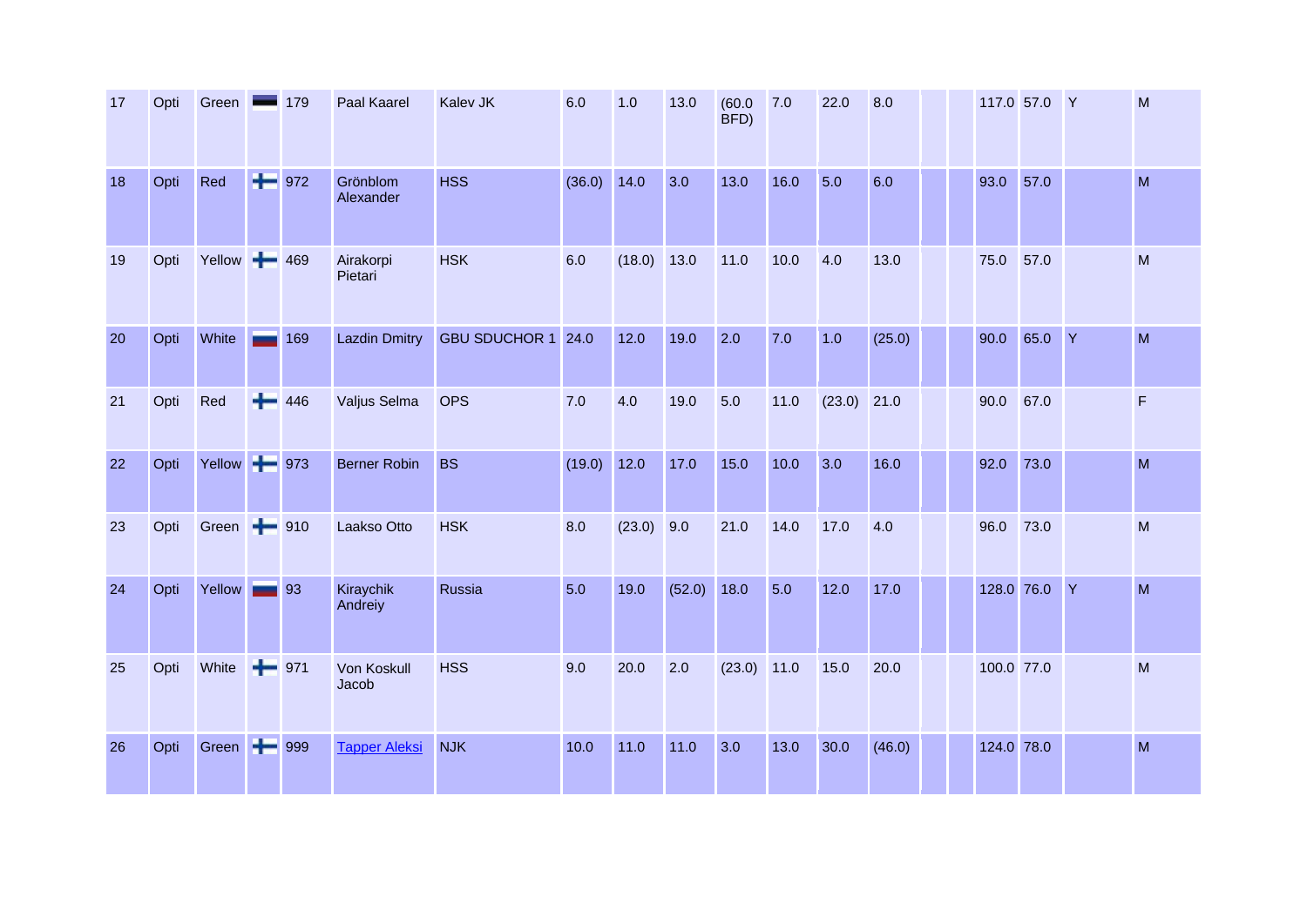| 27 | Opti | White                   | $+ 951$ |         | Dahlberg<br>Alexandra        | <b>NJK</b>      | 14.0               | 10.0 | 6.0  | 8.0            | 24.0          | 21.0   | (28.5) | 111.5 83.0 |               | F           |
|----|------|-------------------------|---------|---------|------------------------------|-----------------|--------------------|------|------|----------------|---------------|--------|--------|------------|---------------|-------------|
| 28 | Opti | Red                     |         | $+ 943$ | <b>Mikkola Martin</b>        | <b>HSS</b>      | (34.0)             | 16.0 | 15.0 | 8.0            | 9.0           | 18.0   | 24.0   | 124.0 90.0 |               | M           |
| 29 | Opti | Red                     |         | $+ 857$ | Kotilainen Lili              | <b>OPS</b>      | 8.0                | 25.0 | 14.0 | 14.0           | $(27.0)$ 12.0 |        | 19.0   |            | 119.0 92.0 Y  | F           |
| 30 | Opti | Yellow - 918            |         |         | Vauhkonen<br>Jaakko          | <b>HSS</b>      | 15.0               | 21.0 | 21.0 | 11.0           | 13.0          | (27.0) | 14.0   |            | 122.0 95.0    | M           |
| 31 | Opti | Green $\rightarrow$ 936 |         |         | Mustakallio<br><b>Mikael</b> | <b>HSS</b>      | (33.0)             | 28.0 | 24.0 | 12.0           | 6.0           | 2.0    | 26.0   |            | 131.0 98.0 Y  | M           |
| 32 | Opti | Yellow - 944            |         |         | <b>Store Filip</b>           | <b>HSK</b>      | 17.0               | 27.0 | 18.0 | 18.0           | (30.0)        | 18.0   | 7.0    |            | 135.0 105.0   | M           |
| 33 | Opti | White                   |         | 190     | Pais Helen                   | <b>Kalev JK</b> | 16.0               | 16.0 | 17.0 | 16.0           | $(32.0)$ 24.0 |        | 19.0   |            | 140.0 108.0   | $\mathsf F$ |
| 34 | Opti | White                   |         | 9       | Evseenko<br>Daniil           | Taganrog        | 20.0<br><b>RDG</b> | 4.0  | 34.0 | 26.0           | (35.0)        | 17.0   | 8.0    |            | 144.0 109.0   | M           |
| 35 | Opti | Red                     |         | $+ 827$ | Kilpiö Elias                 | <b>HSK</b>      | 18.0               | 20.0 | 24.0 | $(47.0)$ 21.0  |               | 13.0   | 15.0   |            | 158.0 111.0   | M           |
| 36 | Opti | Yellow + 380            |         |         | Korhonen Ville LPS           |                 | 31.0               | 14.0 | 16.0 | (60.0)<br>BFD) | 21.0          | 4.0    | 28.5   |            | 174.5 114.5 Y | M           |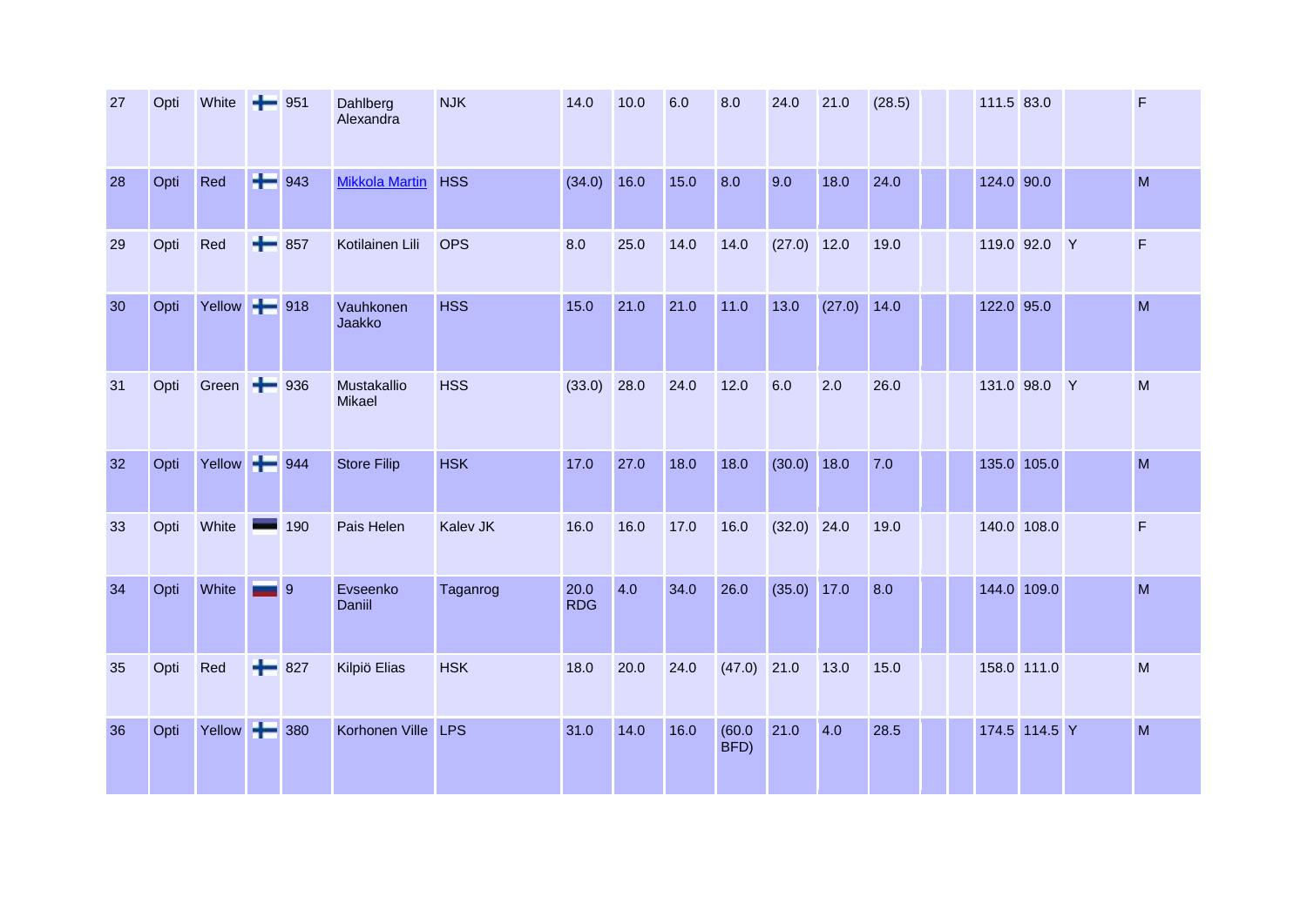| 37 | Opti | Green $\rightarrow$ 418 |     |        | Kuisma Saara                                | TP                          | 12.0          | 26.0 | 23.0   | 20.0          | 22.0          | (29.0) | 12.0                       |  | 144.0 115.0   | F            |
|----|------|-------------------------|-----|--------|---------------------------------------------|-----------------------------|---------------|------|--------|---------------|---------------|--------|----------------------------|--|---------------|--------------|
| 38 | Opti | Green <b>+ 841</b>      |     |        | Järvi Adele                                 | <b>ESF</b>                  | 11.0          | 9.0  | 31.0   | 24.0          | $(38.0)$ 20.0 |        | 23.0                       |  | 156.0 118.0   | F            |
| 39 | Opti | Yellow                  |     | $-473$ | Grigorievskiii<br>Daniil                    | \"Nord - West\"<br>Primorsk | (41.0)        | 29.0 | 22.0   | 6.0           | 14.0          | 28.0   | 21.0                       |  | 161.0 120.0   | M            |
| 40 | Opti | Yellow 1919             |     |        | Schröder<br>Andreeas                        | <b>HSS</b>                  | $(40.0)$ 31.0 |      | 10.0   | 14.0          | 20.0          | 35.0   | 10.0                       |  | 160.0 120.0   | M            |
| 41 | Opti | Green + 994             |     |        | Kuustonen<br>Alvar                          | <b>KuoPS</b>                | 22.0          | 24.0 | (29.0) | 29.0          | 15.0          | 5.0    | 27.0                       |  | 151.0 122.0   | M            |
| 42 | Opti | Red                     |     | 240    | Evseenko<br>Alexandr                        | Taganrog                    | 24.0          | 8.0  | 18.0   | 31.0          | 18.0          | 24.0   | (60.0)<br>$\overline{OCS}$ |  | 183.0 123.0   | M            |
| 43 | Opti | Green - 965             |     |        | Kaakinen<br>Veera                           | <b>MP</b>                   | 18.0          | 13.0 | 30.0   | $(39.0)$ 19.0 |               | 26.0   | 17.0                       |  | 162.0 123.0   | $\mathsf{F}$ |
| 44 | Opti | White                   | H - | 3675   | <b>Birkeland</b><br><b>Tobias</b><br>Sandmo | <b>RAN SailingClub</b>      | 47.0          | 6.0  | $12.0$ | 27.0          | 12.0          | 20.0   | (60.0)<br>DSQ)             |  | 184.0 124.0 Y | M            |
| 45 | Opti | Green <b>+</b> 795      |     |        | Ihamuotila<br><b>Markus</b>                 | <b>BS</b>                   | 23.0          | 27.0 | 25.0   | 24.0          | $(30.0)$ 16.0 |        | 11.0                       |  | 156.0 126.0   | M            |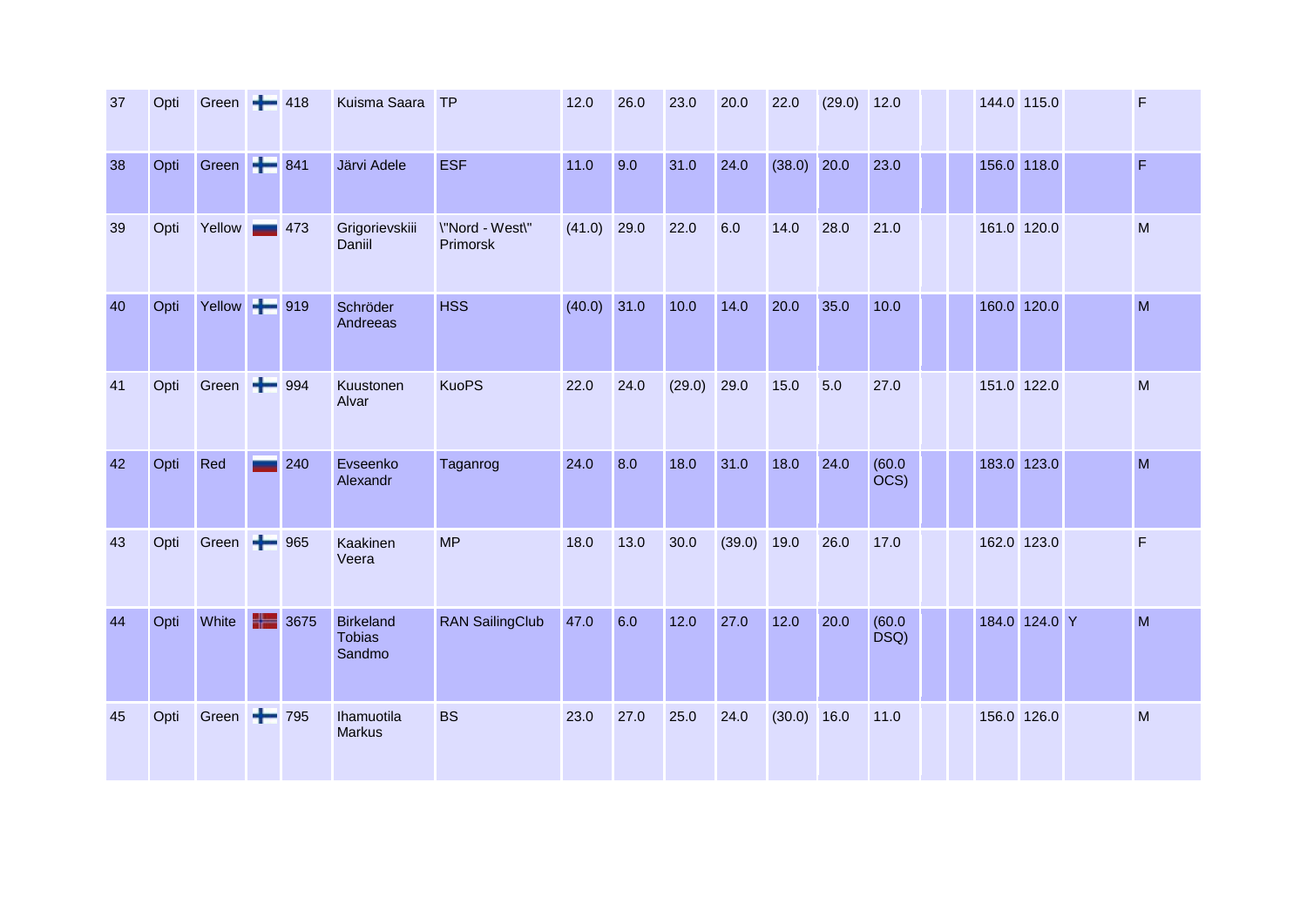| 46 | Opti | White + 969        |         | Hoviniemi<br>Lucas     | <b>BSS</b>      | 21.0         | 26.0           | 12.0   | 19.0               | $(42.0)$ 33.0      |        | 15.0           |  | 168.0 126.0 Y | M           |
|----|------|--------------------|---------|------------------------|-----------------|--------------|----------------|--------|--------------------|--------------------|--------|----------------|--|---------------|-------------|
| 47 | Opti | Yellow + 859       |         | Wyers Jon              | <b>HSK</b>      | 2.0          | (60.0)<br>DNF) | 1.0    | 60.0<br><b>DNC</b> | 60.0<br><b>DNC</b> | 3.0    | 5.0            |  | 191.0 131.0   | M           |
| 48 | Opti | Red                | $+ 856$ | Grönblom<br>Emma       | <b>HSS</b>      | $(38.0)$ 8.0 |                | 32.0   | 9.0                | 31.0               | 22.0   | 30.0           |  | 170.0 132.0 Y | $\mathsf F$ |
| 49 | Opti | Red                | $+ 542$ | <b>Laine Nuutti</b>    | <b>ESF</b>      | 27.0         | 15.0           | 22.0   | 28.0               | $(34.0)$ 15.0      |        | 25.0           |  | 166.0 132.0 Y | M           |
| 50 | Opti | Red                | 681     | Cherbakov<br>Gleb      | Russia          | 35.0         | $(43.0)$ 20.0  |        | 23.0               | 15.0               | 19.0   | 20.0           |  | 175.0 132.0 Y | M           |
| 51 | Opti | Yellow - 398       |         | <b>Tukiainen Lilli</b> | <b>ESF</b>      | 14.0         | 15.0           | (38.0) | 22.0               | 27.0               | 32.0   | 24.0           |  | 172.0 134.0 Y | $\mathsf F$ |
| 52 | Opti | White              | 162     | Mikk Märten            | Kalev JK        | $11.0$       | 36.0           | 16.0   | 13.0               | 38.0               | 21.0   | (60.0)<br>BFD) |  | 195.0 135.0   | M           |
| 53 | Opti | Green –            | 187     | <b>Randal Annus</b>    | <b>KALEV JK</b> | 15.0         | (40.0)         | 35.0   | 30.0               | 28.0               | 16.0   | 18.0           |  | 182.0 142.0   |             |
| 54 | Opti | White <b>+</b> 711 |         | Soini Martta           | <b>TPS</b>      | 36.0         | 13.0           | 8.0    | 33.0               | 19.0               | 36.0   | (60.0)<br>BFD) |  | 205.0 145.0   | F           |
| 55 | Opti | White              | $+ 519$ | Stelander Bea          | <b>HSS</b>      | 26.0         | 23.0           | 30.0   | 17.0               | 29.0               | (42.0) | 26.0           |  | 193.0 151.0   |             |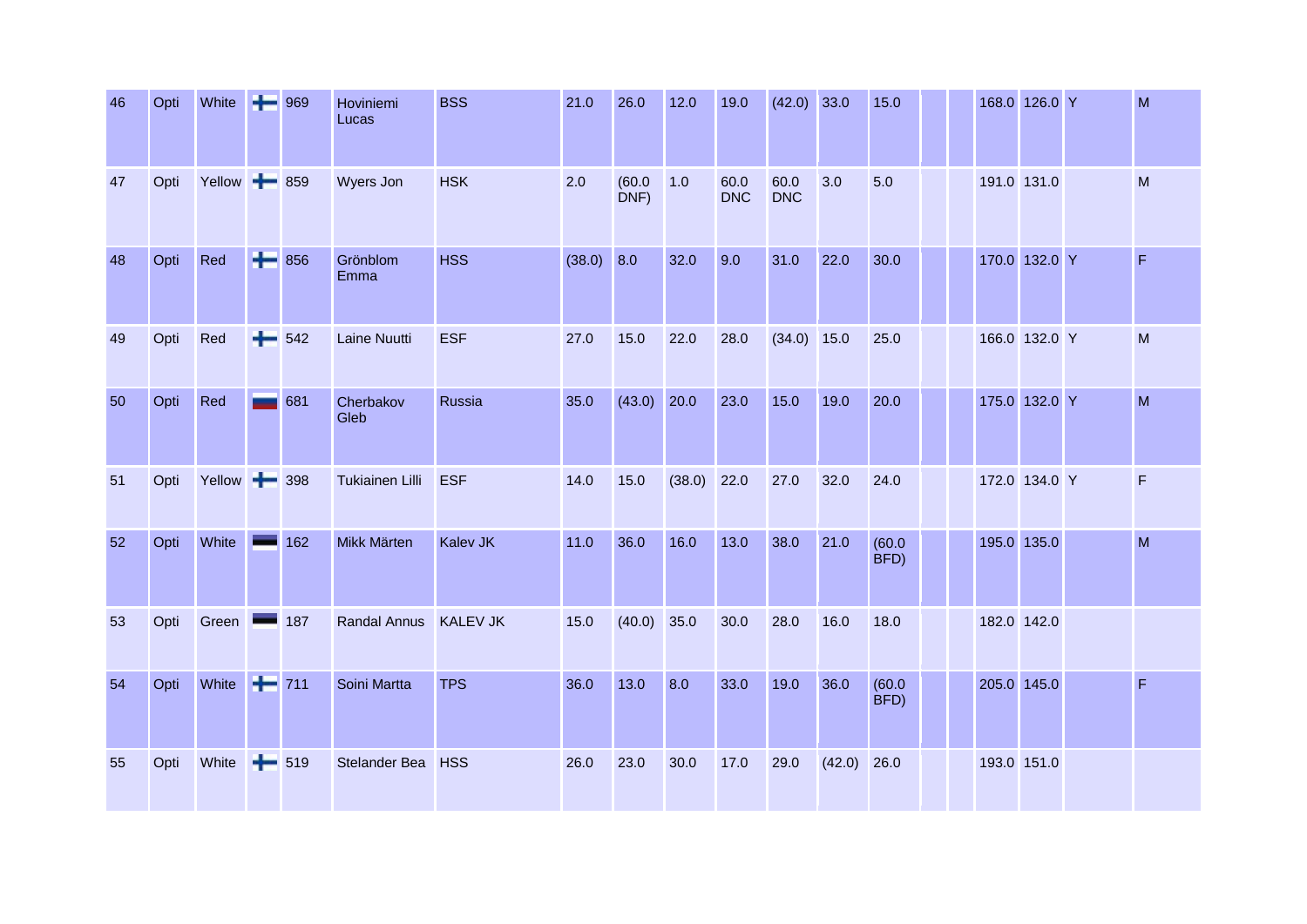| 56 | Opti | Red         |              | $+ 898$ | Ståhlberg Sara EMK      |                 | 20.0 | 32.0   | 23.0   | 19.0   | (33.0)        | 30.0 | 29.0           |             | 186.0 153.0   | $\mathsf F$    |
|----|------|-------------|--------------|---------|-------------------------|-----------------|------|--------|--------|--------|---------------|------|----------------|-------------|---------------|----------------|
| 57 | Opti | Red         |              | $+ 968$ | Hoviniemi<br>Luna       | <b>BSS</b>      | 27.0 | 33.0   | 25.0   | (35.0) | 29.0          | 34.0 | 10.0           | 193.0 158.0 |               | F              |
| 58 | Opti | White       | $+ 577$      |         | Heikkilä Dias<br>Jaime  | <b>BS</b>       | 17.0 | (42.0) | 40.0   | 17.0   | 17.0          | 38.0 | 30.0           |             | 201.0 159.0   | M              |
| 59 | Opti | White       | ÷            | 555     | Korkeamäki<br>Janette   | <b>KePS</b>     | 32.0 | 17.0   | 28.0   | 21.0   | $(45.0)$ 45.0 |      | 23.0           |             | 211.0 166.0   | F              |
| 60 | Opti | Red         |              | $+$ 937 | Wahlroos Pii            | <b>BSS</b>      | 37.0 | 29.0   | 33.0   | 27.0   | (42.0)        | 25.0 | 16.0           |             | 209.0 167.0 Y | F              |
| 61 | Opti | Yellow      |              | $+ 823$ | Saarinen Inka           | <b>TPS</b>      | 21.0 | 33.0   | 27.0   | (44.0) | 23.0          | 41.0 | 22.0           | 211.0 167.0 |               | F              |
| 62 | Opti | Yellow 700  |              |         | Malmivaara<br>Jerry     | <b>TP</b>       | 22.0 | 38.0   | 32.0   | 12.0   | 25.0          | 40.0 | (60.0)<br>BFD) |             | 229.0 169.0 Y | M              |
| 63 | Opti | Red         |              | 189     | Silluta Henri<br>August | <b>Kalev JK</b> | 32.0 | (40.0) | 21.0   | 25.0   | 35.0          | 19.0 | 37.0           | 209.0 169.0 |               | M              |
| 64 | Opti | Green + 400 |              |         | Sahlström<br>Anni       | <b>BS</b>       | 25.0 | 22.0   | (43.0) | 37.0   | 24.0          | 31.0 | 36.0           |             | 218.0 175.0   | $\mathsf{F}$   |
| 65 | Opti | Green       | $\leftarrow$ | 982     | Ikonen Aino             | <b>EPS</b>      | 26.0 | 24.0   | 20.0   | 41.0   | 39.0          | 27.0 | (44.0)         | 221.0 177.0 |               | $\overline{F}$ |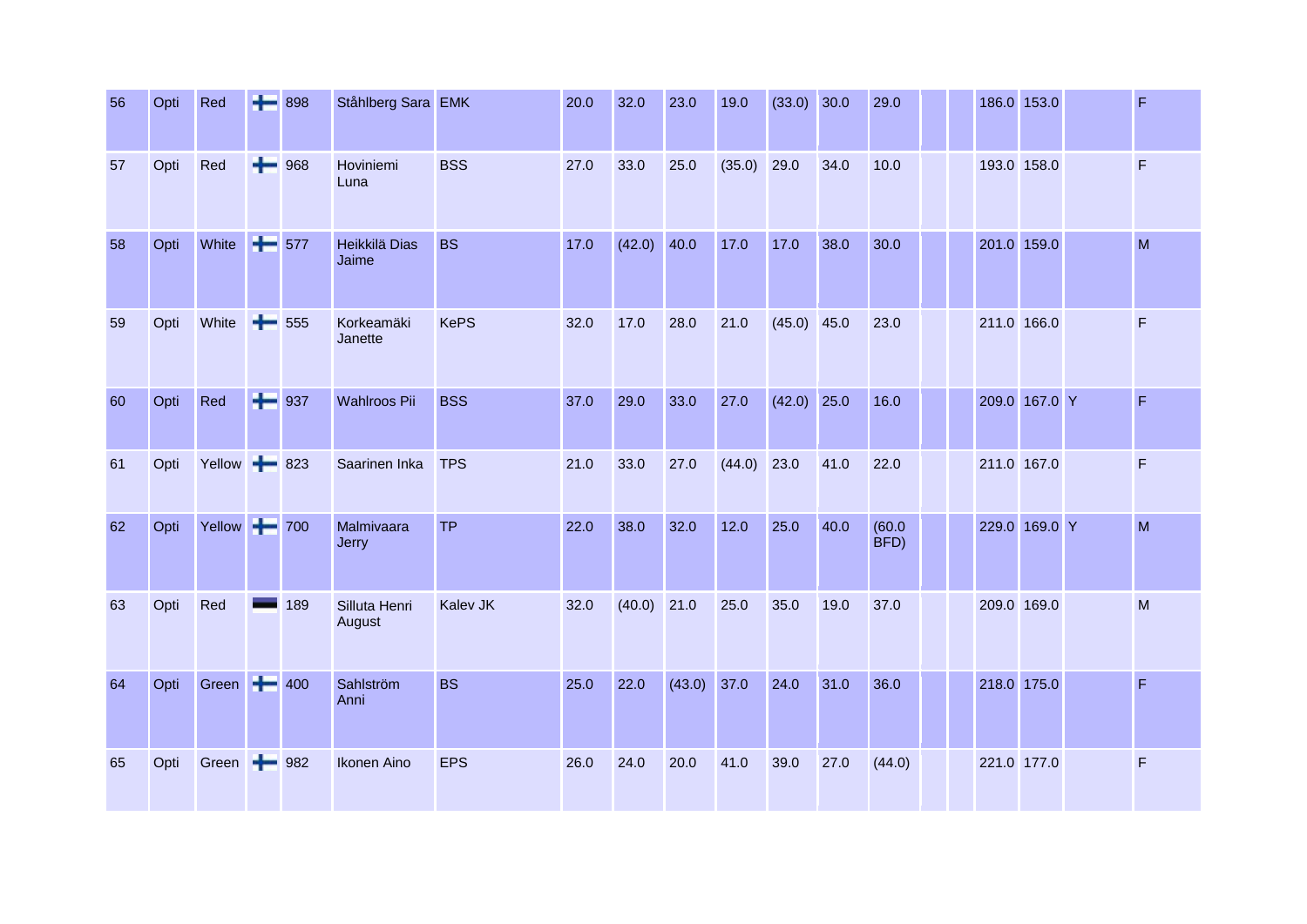| 66 | Opti | Green + 858  |         |      | Saukkonen<br>Vilma                 | <b>OM</b>              | 38.0   | 30.0           | (44.0) | 20.0           | 28.0   | 34.0 | 32.0           |  | 226.0 182.0   | F            |
|----|------|--------------|---------|------|------------------------------------|------------------------|--------|----------------|--------|----------------|--------|------|----------------|--|---------------|--------------|
| 67 | Opti | Red          | ÷       | 352  | Kalhama<br>Amos                    | <b>HSK</b>             | 19.0   | 30.0           | 28.0   | (60.0)<br>BFD) | 37.0   | 28.0 | 41.0           |  | 243.0 183.0 Y | M            |
| 68 | Opti | Green + 802  |         |      | Niemelä Sonja                      | <b>TP</b>              | 29.0   | (60.0)<br>BFD) | 31.0   | 40.0           | 20.0   | 31.0 | 33.0           |  | 244.0 184.0   | $\mathsf F$  |
| 69 | Opti | Yellow       | ▄       | 182  | Paal Mihkel                        | Kalev JK               | (44.0) | 36.0           | 26.0   | 32.0           | 23.0   | 36.0 | 31.0           |  | 228.0 184.0 Y | M            |
| 70 | Opti | White        | $+ 448$ |      | Järvi Frans                        | <b>ESF</b>             | 46.0   | 19.0           | 35.0   | 39.0           | (57.0) | 14.0 | 33.0           |  | 243.0 186.0 Y | M            |
| 71 | Opti | White        | ╬═      | 3539 | Hersvik<br><b>Markus</b><br>Nyhamn | <b>RAN Sailingclub</b> | 39.0   | 34.0           | 39.0   | 41.0           | 26.0   | 8.0  | (60.0)<br>BFD) |  | 247.0 187.0   | M            |
| 72 | Opti | White        | $- 934$ |      | Pasanen<br>Joona                   | <b>EPS</b>             | 41.0   | 35.0           | (46.0) | 31.0           | 39.0   | 23.0 | 18.0           |  | 233.0 187.0 Y | M            |
| 73 | Opti | Yellow + 687 |         |      | Rikala Vilma                       | <b>TP</b>              | 23.0   | 44.0           | 36.0   | 16.0           | 25.0   | 45.0 | (48.0)         |  | 237.0 189.0 Y | $\mathsf{F}$ |
| 74 | Opti | Yellow +444  |         |      | Ormio Ellen                        | <b>HSS</b>             | 31.0   | 22.0           | (38.0) | 35.0           | 32.0   | 37.0 | 34.0           |  | 229.0 191.0 Y | $\mathsf F$  |
| 75 | Opti | Red          |         | 185  | Aasav Melvin                       | <b>TJK</b>             | 37.0   | (49.0)         | 14.0   | 29.0           | 41.0   | 41.0 | 39.0           |  | 250.0 201.0   | M            |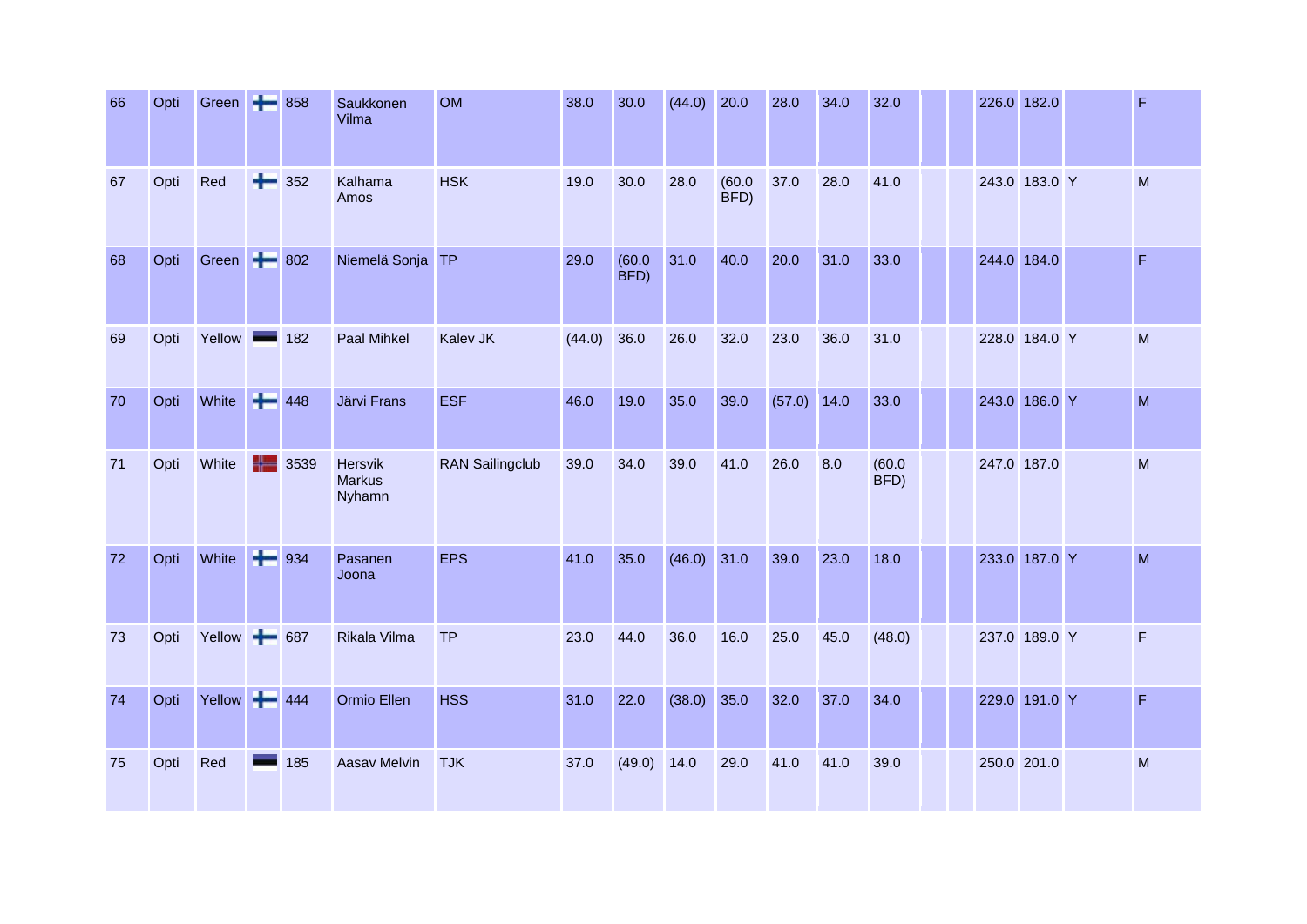| 76 | Opti | Green <b>+</b> 932 |     |         | <b>Kario Daniel</b>         | <b>EPS</b> | $(51.0)$ 38.0 |                    | 27.0 | 34.0           | 18.0   | 47.0 | 40.0   |  | 255.0 204.0 Y | M              |
|----|------|--------------------|-----|---------|-----------------------------|------------|---------------|--------------------|------|----------------|--------|------|--------|--|---------------|----------------|
| 77 | Opti | White              |     | $+ 429$ | Björkqvist Ida              | <b>ASS</b> | 33.0          | 25.0               | 45.0 | 30.0           | 46.0   | 25.0 | (50.0) |  | 254.0 204.0 Y | $\mathsf F$    |
| 78 | Opti | Green + 927        |     |         | <b>Uusitalo</b><br>Valtteri | <b>EMK</b> | 39.0          | 60.0<br><b>DNE</b> | 5.0  | 38.0           | 34.0   | 29.0 | (52.0) |  | 257.0 205.0   | M              |
| 79 | Opti | Red                | ÷   | 767     | Joenpolvi<br>Veikka         | <b>MP</b>  | 35.0          | (48.0)             | 47.0 | 25.0           | 31.0   | 46.0 | 22.0   |  | 254.0 206.0 Y | M              |
| 80 | Opti | Yellow + 958       |     |         | Wahlroos<br>Walter          | <b>BSS</b> | (40.0)        | 37.0               | 37.0 | 37.0           | 26.0   | 38.0 | 35.0   |  | 250.0 210.0 Y | M              |
| 81 | Opti | Red                |     | $+ 374$ | Dahlberg<br>Cecilia         | <b>NJK</b> | 30.0          | 45.0               | 33.0 | (60.0)<br>BFD) | 17.0   | 43.0 | 48.0   |  | 276.0 216.0 Y | $\overline{F}$ |
| 82 | Opti | Yellow - 931       |     |         | Kario Hannu                 | <b>EPS</b> | (54.0)        | 53.0               | 37.0 | 26.0           | 40.0   | 26.0 | 45.0   |  | 281.0 227.0 Y | M              |
| 83 | Opti | White              |     | $+ 967$ | Godenhjelm<br>Kim Oskar     | <b>HSS</b> | 28.0          | 41.0               | 36.0 | 45.0           | (59.0) | 33.0 | 46.0   |  | 288.0 229.0 Y | M              |
| 84 | Opti | White              | $+$ | 691     | <b>Ikonen Oiva</b>          | <b>EPS</b> | 20.0          | (60.0)<br>BFD)     | 39.0 | 49.0           | 52.0   | 44.0 | 27.0   |  | 291.0 231.0 Y | M              |
| 85 | Opti | Green              | ÷   | 966     | Soini Karoliina             | <b>EPS</b> | 34.0          | 46.0               | 41.0 | 36.0           | (53.0) | 32.0 | 42.0   |  | 284.0 231.0 Y | $\mathsf F$    |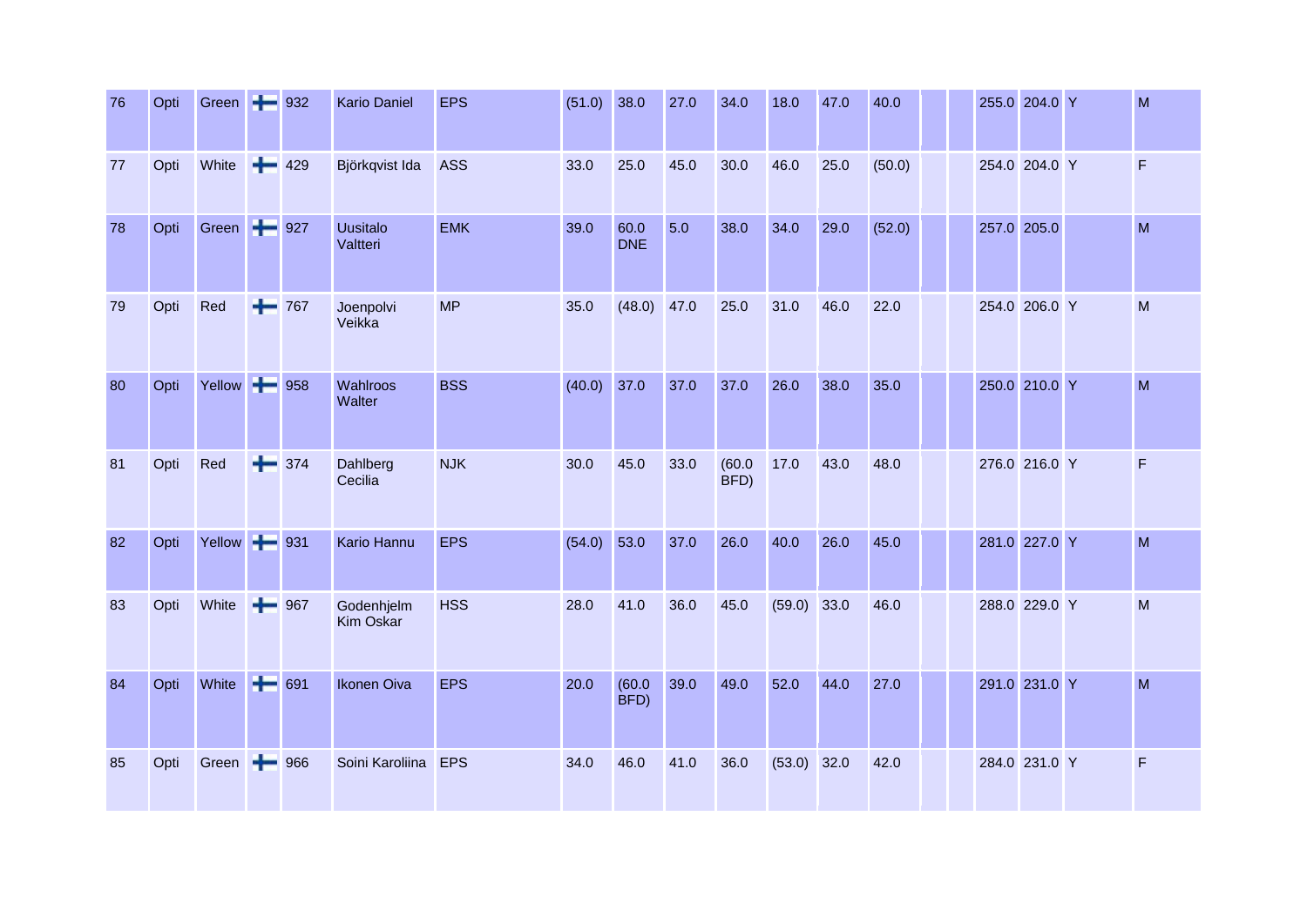| 86 | Opti | Green + 928  |         | Laukkanen<br><b>Noel</b> | <b>HSS</b>                  | 43.0          | 32.0           | 41.0          | 43.0 | $(52.0)$ 37.0 |                | 35.0               |  | 283.0 231.0 Y | M                       |
|----|------|--------------|---------|--------------------------|-----------------------------|---------------|----------------|---------------|------|---------------|----------------|--------------------|--|---------------|-------------------------|
| 87 | Opti | Yellow + 963 |         | Virtanen Lotta           | <b>BS</b>                   | 25.0          | 35.0           | 49.0          | 43.0 | 49.0          | (51.0)         | 41.0               |  | 293.0 242.0 Y | $\overline{\mathsf{F}}$ |
| 88 | Opti | Green + 945  |         | Hafrén Vivi              | <b>HSS</b>                  | 45.0          | (60.0)<br>BFD) | 56.0          | 42.0 | 36.0          | 35.0           | 28.0               |  | 302.0 242.0 Y | $\mathsf F$             |
| 89 | Opti | White        | $+ 852$ | Muhonen Ilari            | <b>EPS</b>                  | 28.0          | 31.0           | 45.0          | 48.0 | 48.0          | (52.0)         | 44.0               |  | 296.0 244.0 Y | M                       |
| 90 | Opti | Green        | 470     | <b>Asanov Anton</b>      | \"Nord - West\"<br>Primorsk | 43.0          | 44.0           | $(50.0)$ 44.0 |      | 41.0          | 42.0           | 31.0               |  | 295.0 245.0 Y | M                       |
| 91 | Opti | Red          | $+ 510$ | Huopaniemi<br>livo       | <b>HSS</b>                  | 29.0          | 39.0           | 42.0          | 50.0 | 37.0          | 50.0           | (51.0)             |  | 298.0 247.0   | M                       |
| 92 | Opti | Red          | $+ 546$ | <b>Blomquist Filip</b>   | <b>ASS</b>                  | $(52.0)$ 34.0 |                | 40.0          | 46.0 | 47.0          | 39.0           | 49.0               |  | 307.0 255.0   | M                       |
| 93 | Opti | White        | $+ 992$ | Rikala Lauri             | <b>TP</b>                   | 48.0          | 54.0           | 34.0          | 46.0 | 46.0          | (60.0)<br>BFD) | 32.0               |  | 320.0 260.0   | M                       |
| 94 | Opti | Yellow + 616 |         | Chikalov<br>Matvei       | <b>LPS</b>                  | $(50.0)$ 47.0 |                | 47.0          | 38.0 | 43.0          | 46.0           | 39.0               |  | 310.0 260.0 Y | M                       |
| 95 | Opti | Yellow - 985 |         | <b>Talvitie Veikko</b>   | <b>EMK</b>                  | 50.0          | (60.0)<br>BFD) | 29.0          | 36.0 | 36.0          | 50.0           | 60.0<br><b>BFD</b> |  | 321.0 261.0   | M                       |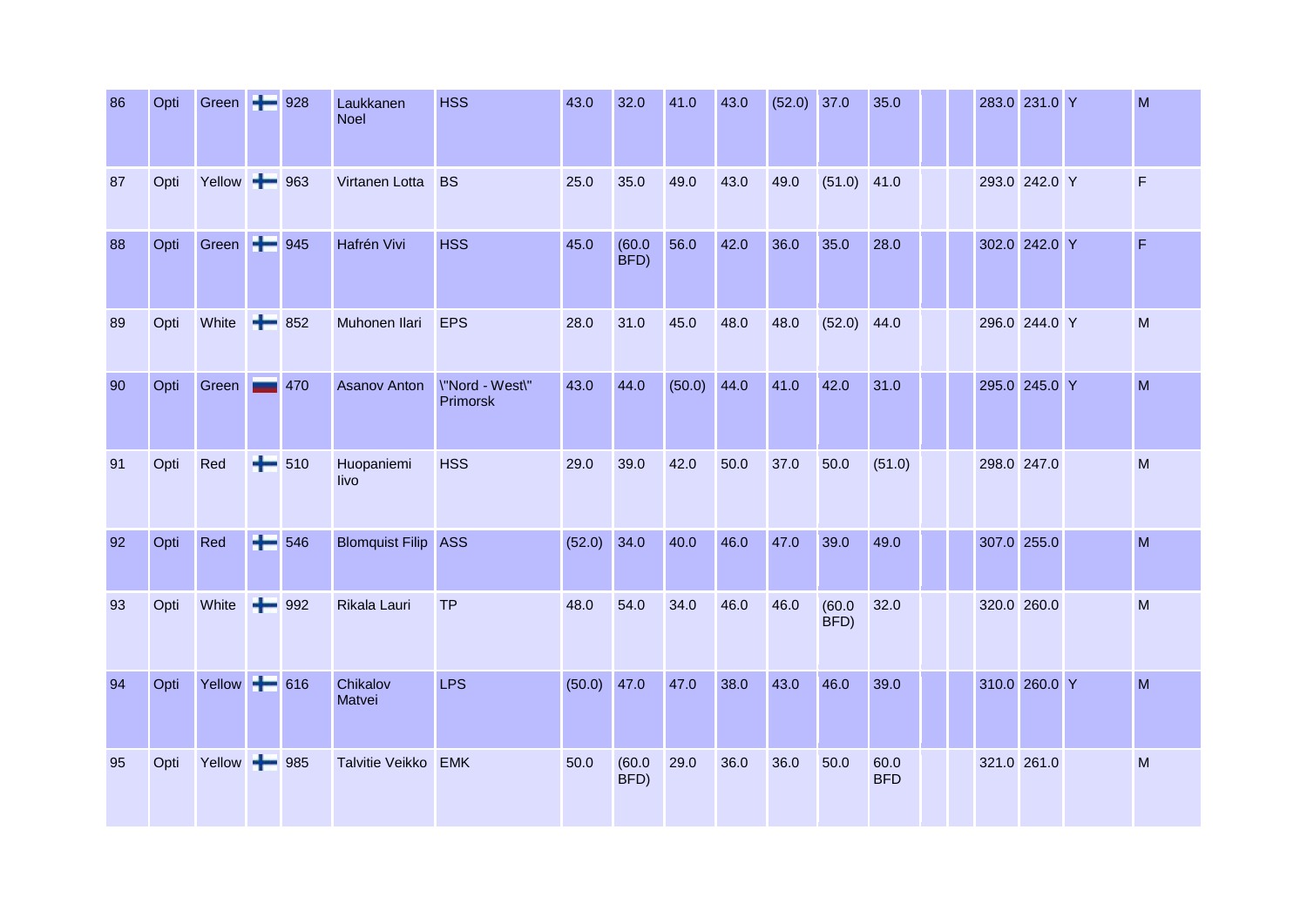| 96  | Opti | Green + 688  |         |         | Sahlström<br>Albert    | <b>BS</b>                   | 49.0   | 50.0   | 51.0   | 33.0   | 47.0 | (55.0) | 34.0 |  | 319.0 264.0 Y | M            |
|-----|------|--------------|---------|---------|------------------------|-----------------------------|--------|--------|--------|--------|------|--------|------|--|---------------|--------------|
| 97  | Opti | Red          | $+ 981$ |         | Gronow<br>Larissa      | <b>HSS</b>                  | 45.0   | 37.0   | 44.0   | (50.0) | 49.0 | 43.0   | 47.0 |  | 315.0 265.0 Y | $\mathsf F$  |
| 98  | Opti | Yellow + 561 |         |         | Tynkkynen<br>Sofia     | <b>MP</b>                   | 46.0   | 28.0   | 48.0   | (56.0) | 50.0 | 48.0   | 47.0 |  | 323.0 267.0   | F            |
| 99  | Opti | White        |         | 475     | Voloxov<br>Vladimir    | \"Nord - West\"<br>Primorsk | 49.0   | 49.0   | (56.0) | 34.0   | 33.0 | 54.0   | 49.0 |  | 324.0 268.0 Y | M            |
| 100 | Opti | Green + 855  |         |         | Rantamartti<br>Emma    | <b>KTPS</b>                 | 55.0   | (56.0) | 51.0   | 40.0   | 43.0 | 40.0   | 43.0 |  | 328.0 272.0 Y | $\mathsf F$  |
| 101 | Opti | Yellow - 980 |         |         | Heikkilä Dias<br>Senja | <b>BS</b>                   | (58.0) | 50.0   | 53.0   | 42.0   | 44.0 | 49.0   | 36.0 |  | 332.0 274.0 Y | F            |
| 102 | Opti | White        | $+ 463$ |         | Sahlström<br>Ellen     | <b>BS</b>                   | 44.0   | 39.0   | 46.0   | (57.0) | 57.0 | 52.0   | 38.0 |  | 333.0 276.0   | $\mathsf{F}$ |
| 103 | Opti | Red          |         | $+ 430$ | Mellin Tuomas EPS      |                             | 48.0   | 42.0   | (50.0) | 49.0   | 44.0 | 48.0   | 45.0 |  | 326.0 276.0   | M            |
| 104 | Opti | Yellow + 427 |         |         | Korkeamäki<br>Jenna    | <b>KePS</b>                 | 42.0   | 45.0   | 48.0   | 51.0   | 54.0 | (56.0) | 37.0 |  | 333.0 277.0 Y | $\mathsf F$  |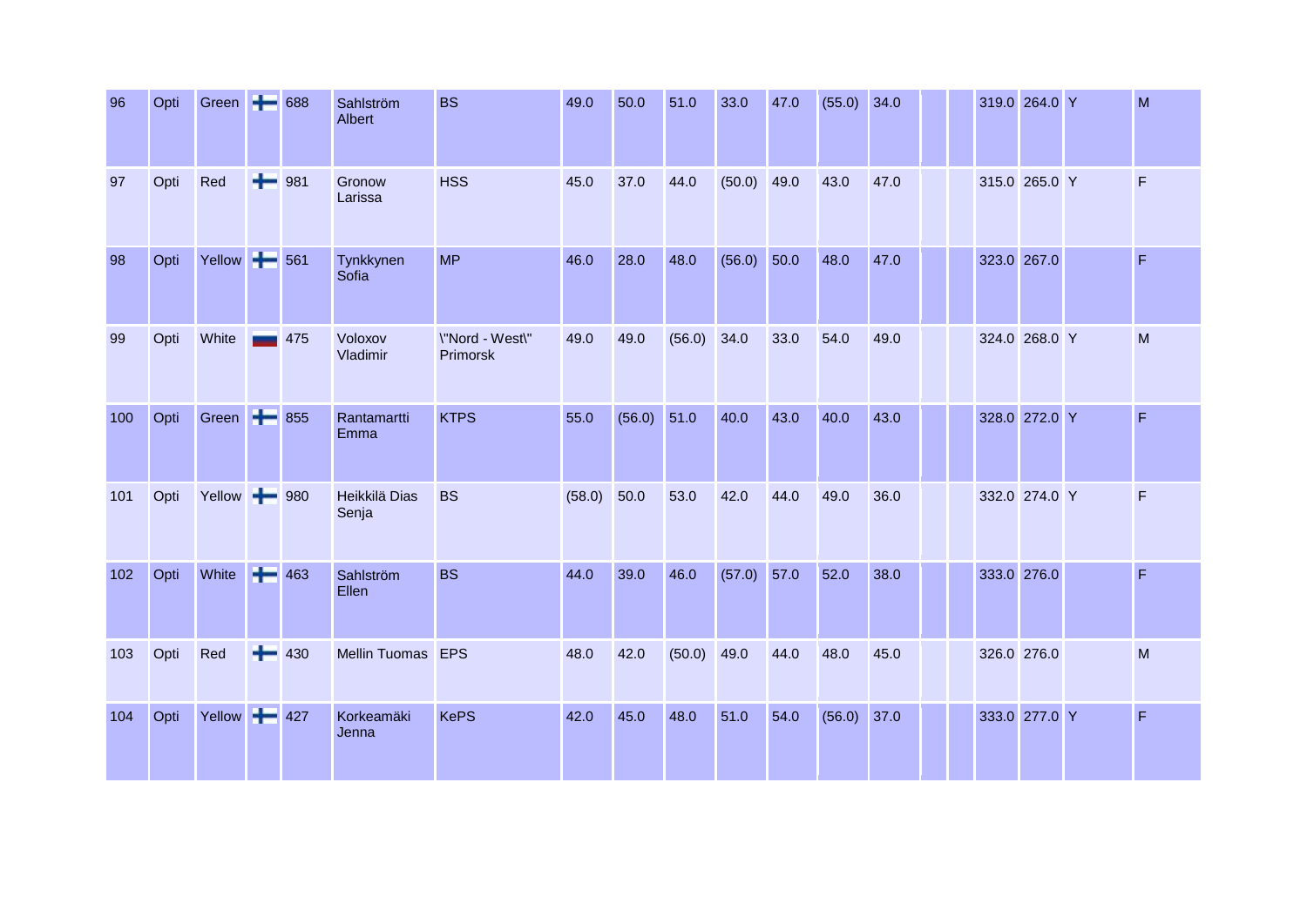| 105 | Opti | Green $\rightarrow$ 360 |   |                      | Haataja<br>Jaakko           | <b>MP</b>  | $(56.0)$ 51.0 |      | 55.0   | 45.0           | 45.0          | 51.0           | 38.0 |  | 341.0 285.0 Y | M              |
|-----|------|-------------------------|---|----------------------|-----------------------------|------------|---------------|------|--------|----------------|---------------|----------------|------|--|---------------|----------------|
| 106 | Opti | Red                     |   | $+ 765$              | Ehrnrooth<br><b>Belinda</b> | <b>HSS</b> | 55.0          | 46.0 | 43.0   | 32.0           | 53.0          | (58.0)         | 58.0 |  | 345.0 287.0 ? | $\overline{F}$ |
| 107 | Opti | Yellow -                |   | 828                  | Partti Anna                 | <b>HSS</b> | 47.0          | 41.0 | 52.0   | 53.0           | 56.0          | (60.0)<br>BFD) | 42.0 |  | 351.0 291.0 Y | F              |
| 108 | Opti | White                   |   | $\left  \right $ 705 | Harmovaara<br>Aarni         | <b>TPS</b> | (56.0)        | 51.0 | 53.0   | 51.0           | 56.0          | 39.0           | 43.0 |  | 349.0 293.0 Y | M              |
| 109 | Opti | White                   | ÷ | 925                  | <b>Buchert</b><br>Patricia  | <b>HSS</b> | 51.0          | 52.0 | 49.0   | 54.0           | 40.0          | (56.0)         | 51.0 |  | 353.0 297.0 Y | $\mathsf F$    |
| 110 | Opti | Yellow                  |   | 150                  | Rikberg Roger Kalev JK      |            | 52.0          | 48.0 | 55.0   | (60.0)<br>BFD) | 50.0          | 53.0           | 40.0 |  | 358.0 298.0   | M              |
| 111 | Opti | Red                     |   | $+ 791$              | Rintamäki<br>Emmi           | <b>JV</b>  | 53.0          | 47.0 | 54.0   | 47.0           | $(55.0)$ 44.0 |                | 53.0 |  | 353.0 298.0   | $\mathsf F$    |
| 112 | Opti | Red                     |   | $+ 383$              | <b>Held Sofia</b>           | <b>BSS</b> | 42.0          | 55.0 | (57.0) | 55.0           | 48.0          | 49.0           | 54.0 |  | 360.0 303.0 Y | $\mathsf F$    |
| 113 | Opti | Green +                 |   | 530                  | Joenpolvi<br>Joska          | <b>MP</b>  | (57.0)        | 43.0 | 42.0   | 52.0           | 54.0          | 57.0           | 57.0 |  | 362.0 305.0 Y | M              |